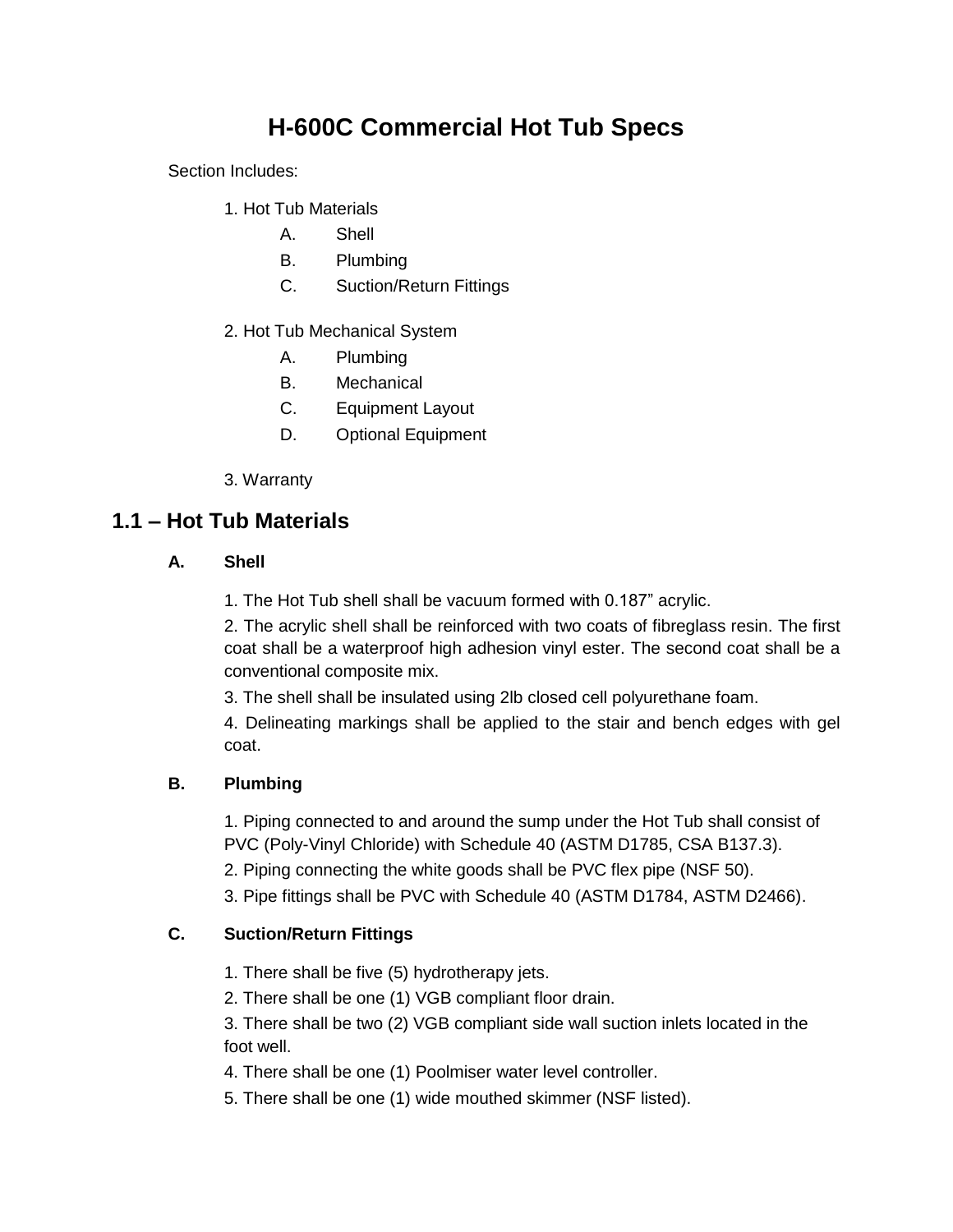- 6. There shall be two (2) filter returns located in the foot well.
- 7. There shall be two (2) air controls.

## **1.2 – Hot Tub Mechanical**

#### **A. Plumbing**

1. Piping connecting the pump, filter and heater shall consist of 2" Schedule 40 rigid PVC (ASTM D1785, CSA B137.3).

2. Pipe fittings shall be PVC with Schedule 40 (ASTM D1784, ASTM D2466) except when connecting directly to the heater CPVC Schedule 80 (ASTM D1784, F441) shall be used.

3. One (1) Schedule 40 2"  $\times$  3/4" reducing bushing to allow for a fresh water connection.

4. Four (4) Schedule 40 PVC true union ball valve with EPDM seats.

### **B. Equipment**

The basic mechanical package shall consist of:

1. One (1) 240V single phase 1/2hp filter pump with strainer (NSF listed, UL listed)

2. One (1) 240V single phase 1.5hp jet pump with strainer (NSF listed, UL listed).

- 3. One (1) 100 sq.ft Cartridge Filter (NSF listed).
- 4. One (1) 240V single phase 11kW Electric Heater (UL listed).
- 5. One (1) 2" Blue White flowmeter.
- 6. Two (2) Inline thermometers.

Please note that some dealers may purchase only a pre-plumbed hot tub shell and supply their own equipment.

#### **C. Packaged Equipment Layout**

1. All equipment shall be organized, mounted and plumbed to stub outs per the equipment layout on the hot tub drawing.

- 2. All equipment shall be mounted on two (2) waterproof, plastic pads.
- 3. Thermometers and gauges shall be provided, but not installed.

Not included: Following, but not limited to:

4. Connection piping between pre-plumbed shell and packaged mechanical equipment.

5. Control and power wiring and electrical components.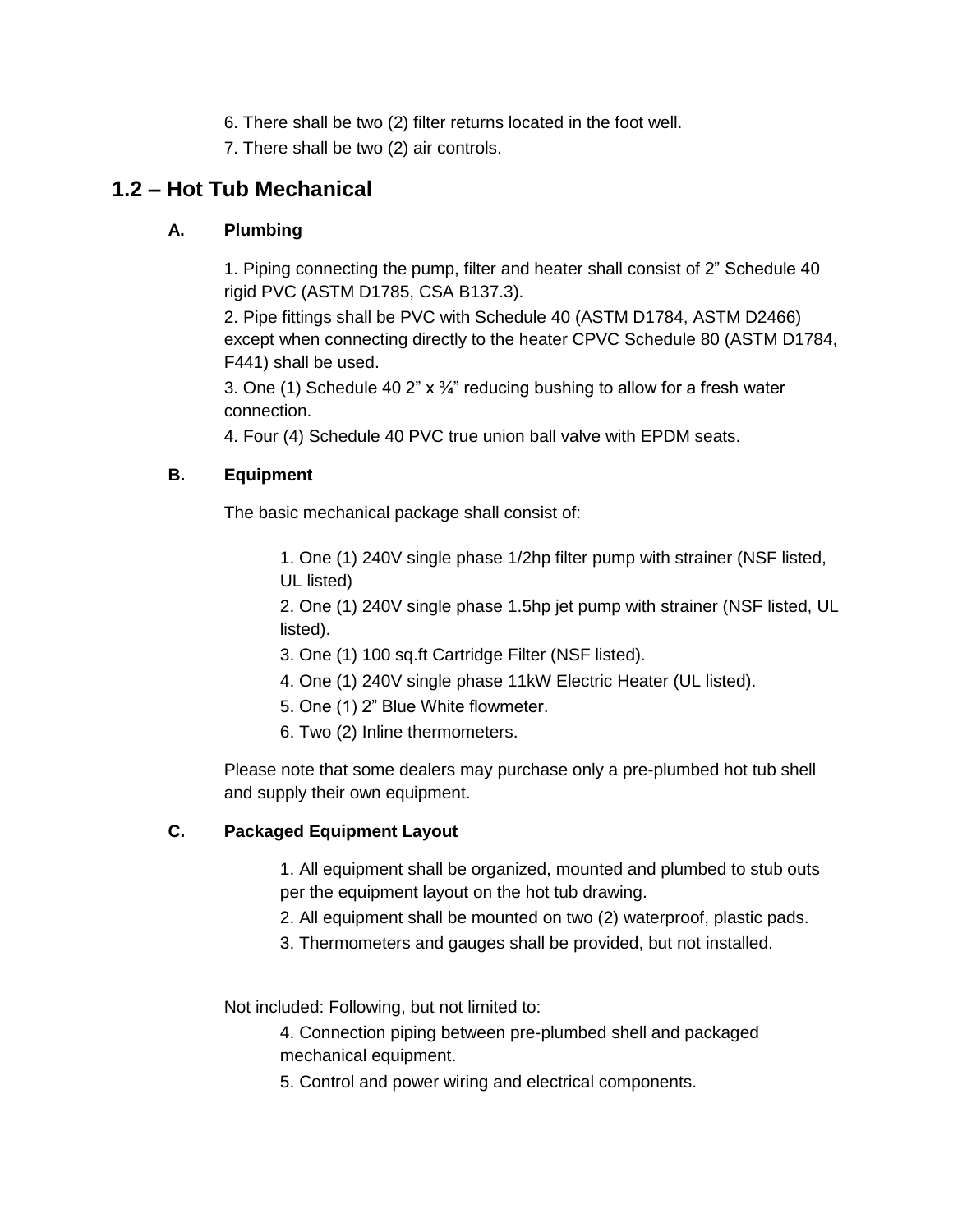#### **D. Optional Equipment**

The following equipment does not come standard with the hot tub mechanical package and may be purchased/upgraded at additional cost.

1. Pumps and heater may be upgraded to 208V or 575V 3 Phase equipment (12kW heater).

- 2. Chemical control system.
	- A. One (1) Pool Link 103 chemical controller (ETL listed).
	- B. One (1) probe chamber.
	- C. One (1) pH probe.
	- D. One (1) ORP probe.
	- E. One (1) piston style flow switch.
	- F. One (1) Fixed Rate Peristaltic Feed Pump for acid feed.
	- G. One (1) acid holding tank with lid.
	- H. One (1) Erosion Feeder (NSF listed).
	- I. One (1) ½" 120V/60Hz N/C brass solenoid valve with Viton seals.

3. Add second Fixed Rate Peristaltic Feed Pump and a chemical holding tank for liquid sanitizer.

- A. Removes Erosion Feeder
- B. Removes solenoid valve.
- 4. Emergency push/pull switch.
	- A. One (1) N/O contact block.
	- B. One (1) N/C contact block.
	- C. One (1) push/pull button.

5. AV Alarm (flashing beacon with horn).

- 6. Low voltage spa light with install.
	- A. 12V Spa light (UL listed).
	- B. 300-watt safety transformer, 120V input to 12V output (CSA certified for Canada and US).

7. United Electric Company B54-103 external high limit temperature switch (UL, CSA, CE listed).

- A. Adjustable from 0 to 225 F.
- B. Includes stainless steel thermal well.
- 8. Top Mount 24" Sand Filter.